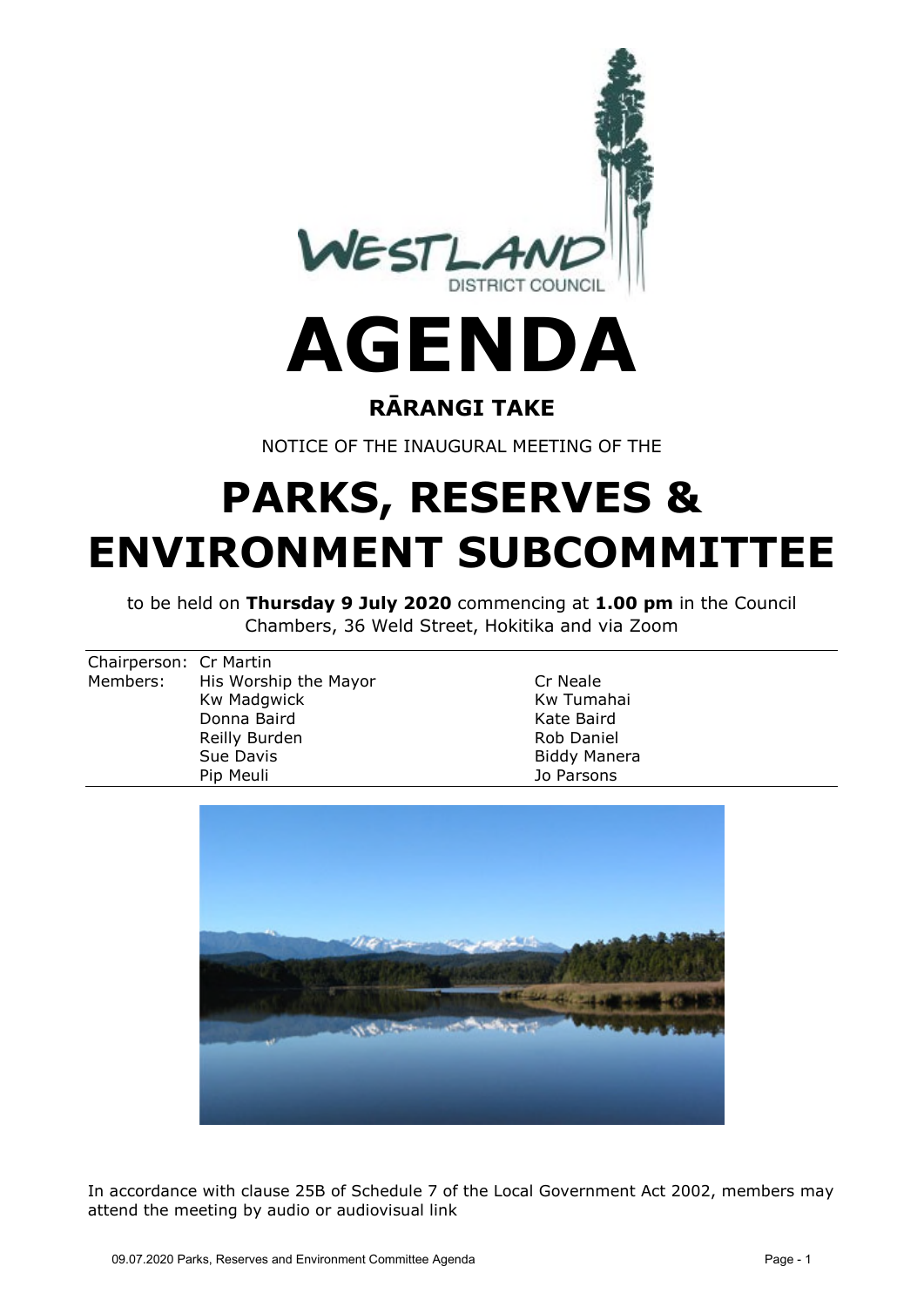## **Council Vision:**

We work with the people of Westland to grow and protect our communities, our economy and our unique natural environment.

### **Purpose:**

The Council is required to give effect to the purpose of local government as prescribed by section 10 of the Local Government Act 2002. That purpose is:

- (a) To enable democratic local decision-making and action by, and on behalf of, communities; and
- (b) To promote the social, economic, environmental, and cultural well-being of communities in the present and for the future.

#### **1. NGĀ WHAKAPAAHA APOLOGIES**

Pip Meuli Rob Daniel

#### **2. WHAKAPUAKITANGA WHAIPĀNGA DECLARATIONS OF INTEREST**

Members need to stand aside from decision-making when a conflict arises between their role as a Member of the Council and any private or other external interest they might have. This note is provided as a reminder to Members to review the matters on the agenda and assess and identify where they may have a pecuniary or other conflict of interest, or where there may be a perception of a conflict of interest.

If a member feels they do have a conflict of interest, they should publicly declare that at the start of the meeting or of the relevant item of business and refrain from participating in the discussion or voting on that item. If a member thinks they may have a conflict of interest, they can seek advice from the Chief Executive or the Group Manager: Corporate Services (preferably before the meeting). It is noted that while members can seek advice the final decision as to whether a conflict exists rests with the member.

#### **3. NGĀ TAKE WHAWHATI TATA KĀORE I TE RĀRANGI TAKE URGENT ITEMS NOT ON THE AGENDA**

Section 46A of the Local Government Official Information and Meetings Act 1987 states: